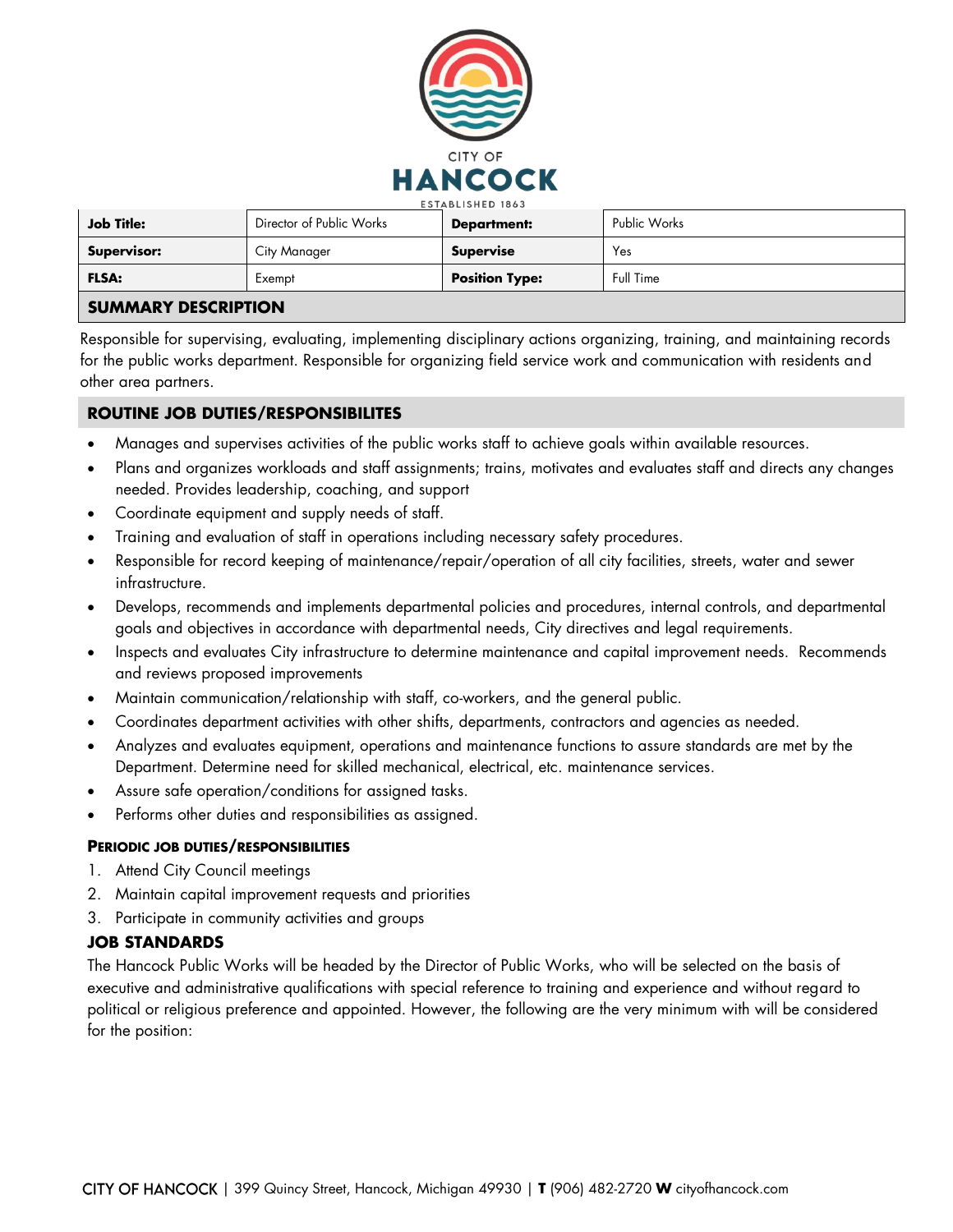### **EDUCATION/EXPERIENCE**

- A high school diploma or general education degree; possession of a two -year associate's degree or preferred Bachelor Degree in civil engineering, or a related field
- Minimum of five (5) years in civil engineering and public works, including supervisory and administrative responsibilities
- Experience and training maybe considered in lieu of the degree.

#### **PREFERRED SKILLS**

- Ability to interpret and apply municipal codes and ordinances.
- Effective oral and written communication skills.
- Ability to establish and maintain effective working relationships and use good judgment initiative and resourcefulness when dealing with employees, professional contacts, elected officials, and the public.
- Ability to critically assess situation and problem solve as well as work effectively under stress, within deadlines and changes in work priorities.
- Sound Judgement and decision-making abilities.
- Excellent leadership skills.
- Knowledge of Act 51 and MDOT standards, specifications and record keeping.
- Michigan S2 or above Water License, or ability to obtain.
- Must pass physical and drug screen.
- Michigan PE license or ability to obtain

#### **LICENSES**

• Valid Michigan Driver's License

### **WORKING CONDITIONS**

 The Director of Public Works actions are guided and directed by state law, the City Charter, and City Ordinances, written policies and procedures. The Director of Public Works can expect to be on-call, if any necessary, to report to the DPW garage or incident site outside of normal work hours. The Director of Public Works can expect to attend related activities outside of normal work hours.

 While performing the duties of this job, the employee is regularly required to communicate with others in person and on the telephone. The employee is frequently required to travel to various locations within the City. The employee is occasionally required to view and take measurements at varying heights and on different types of terrain. The employee may occasionally lift and/or move items of light to moderate weight. The employee is frequently required to review and create written documents and drawings, process paperwork and utilize a computer.

 While performing the duties of this job, the employee regularly works in a business office setting and frequently visits indoor and outdoor locations throughout the City. The employee is occasionally exposed to adverse weather conditions, loud noises, moving mechanical parts, dust or airborne particles, and fumes. The noise level in the work environment is usually quiet, and may be loud in field situations. This position does involve field work during all four (4) seasons.

# **ADDITIONAL NOTES**

This job description should not be construed to imply that these requirements are the exclusive standards of the position. Incumbents will follow and other instructions, and perform any other related duties, as may be required. The employer has the right to revise this job description at any time. The job description is not to be construed as a contract for employment.

| Employee:        | Date:      |  |
|------------------|------------|--|
| Supervisor       | Date:      |  |
| Last Updated By: | Date/Time: |  |

| 399 Quincy Street, Hancock, Michigan 49930 | **T** (906) 482-2720 **W** cityofhancock.com